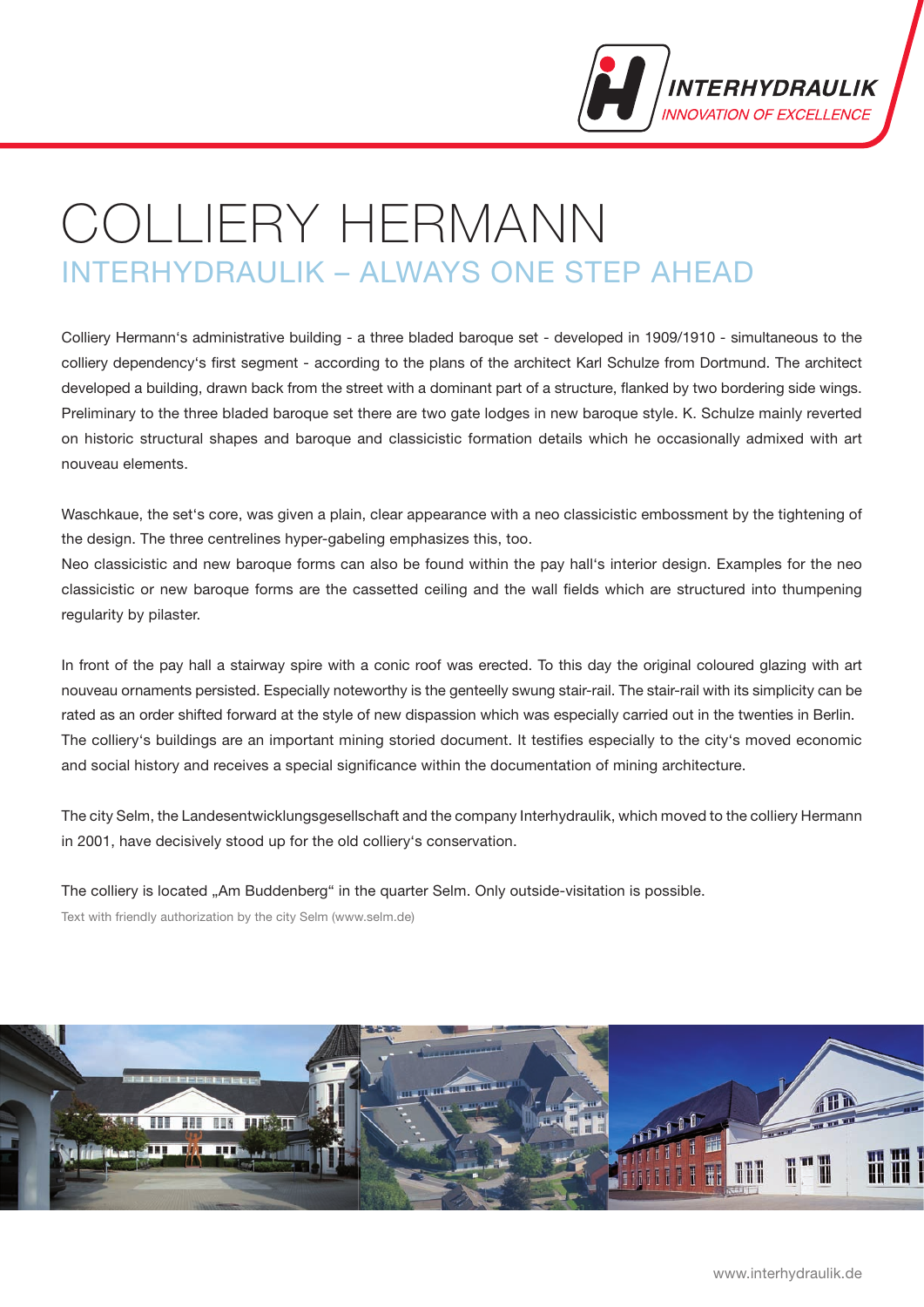

# Colliery Hermann **HISTORY**

# **1906**

Test bores in the whole district of Lüdinghausen at the beginning of 1906 showed an expected tillable amount of about 379 tons of coal in about 1,200 m in Selm.



# **16. Dezember 1906**

The erection of the twin mine-shaft installation began in the farming community Beifang. The mine-shaft installation in Selm-Beifang was valued with 10,500,000 Mark in 1906 already.

One tried to consolidate mine-shaft installations early to manage the high costs. To control the sale and the output, in 1893 the first so called coal syndicate was

founded. The Colliery Hermann worked on it's own for many year and joined the consolidation very late.

#### **1907**

In February the construction of the first mine shaft began. In May works at the second mine shaft started.



The colliery building

Because of the Buddenbergs large adobe deposits, a circular brick kiln was erected at the same time. The brick kiln produced about 20,000 bricks per day.

### **1908**

In December 1908 the first mine shaft had a depth of 786 m already.



### **1909**

In April the second mine shaft reached a depth of 945 m; the production starts. **1910**

Mine shaft I, II, the complete surface mining facilities and the correspondent miner colony accrued. In 1906 Selm had about 1,800 inhabitants, at the end of production there were about 10,000.

#### **1911**

Facilities to extract brimstone acid were erected. Until autumn of 1911 80 coke kilns were in use. Until the end of 1914, the number increased to 160 ovens. Because of the war, theses coke kilns capacities were very soon not exploited any longer.

The first part of a benzene factory was erected.The Colliery Hermann could already come up with its own electric control centre which was enlarged until 1913. The electricity came from the Gernstein plant in Stockum.



Colliery Hermann's machine hall